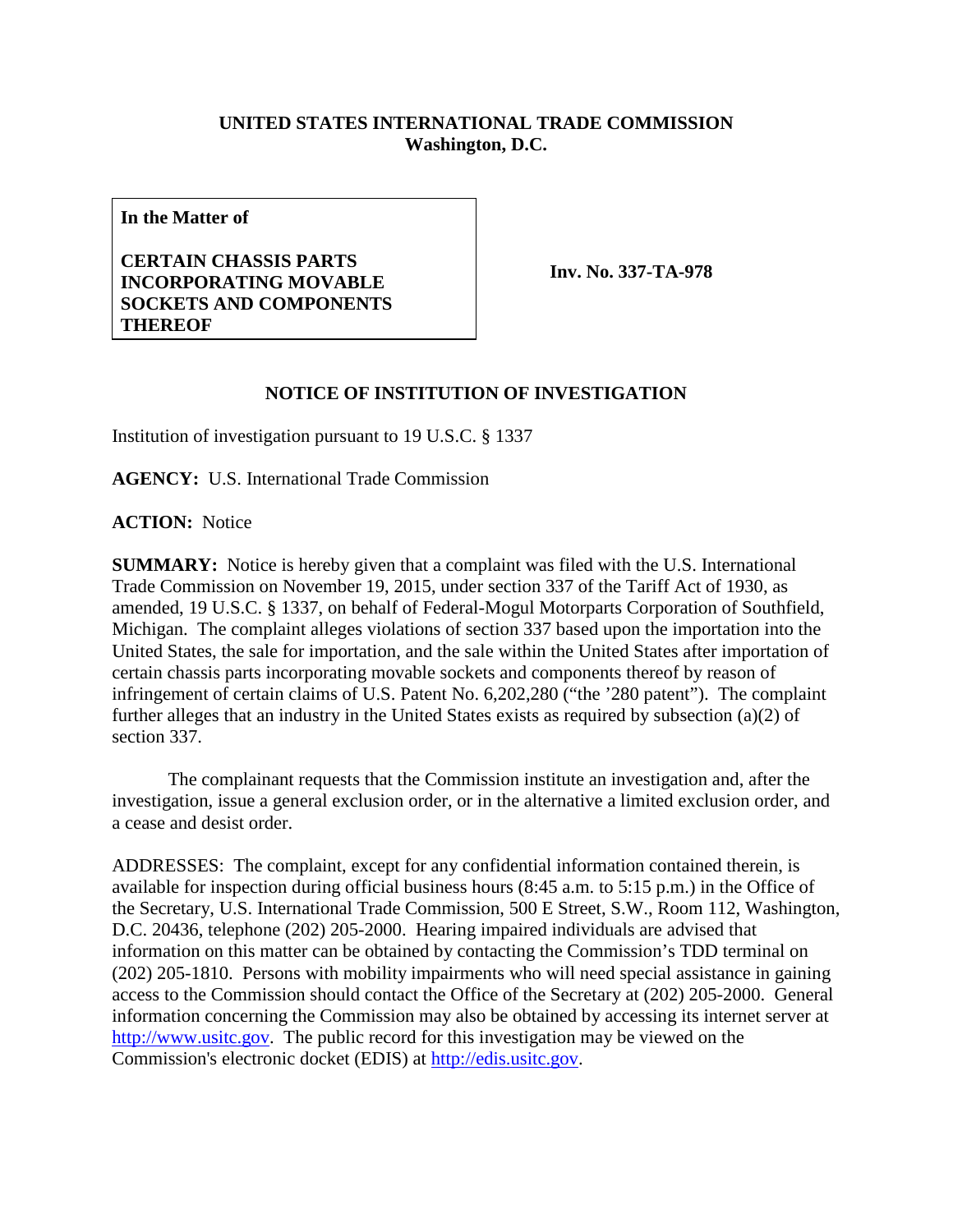**FOR FURTHER INFORMATION CONTACT:** The Office of Unfair Import Investigations, U.S. International Trade Commission, telephone (202) 205-2560.

**AUTHORITY:** The authority for institution of this investigation is contained in section 337 of the Tariff Act of 1930, as amended, and in section 210.10 of the Commission's Rules of Practice and Procedure, 19 C.F.R. § 210.10 (2015).

**SCOPE OF INVESTIGATION:** Having considered the complaint, the U.S. International Trade Commission, on December 21, 2015, **ORDERED THAT** –

(1) Pursuant to subsection (b) of section 337 of the Tariff Act of 1930, as amended, an investigation be instituted to determine whether there is a violation of subsection  $(a)(1)(B)$  of section 337 in the importation into the United States, the sale for importation, or the sale within the United States after importation of certain chassis parts incorporating movable sockets and components thereof by reason of infringement of one or more of claims 1-5 of the '280 patent, and whether an industry in the United States exists as required by subsection (a)(2) of section 337;

(2) For the purpose of the investigation so instituted, the following are hereby named as parties upon which this notice of investigation shall be served:

(a) The complainant is:

Federal-Mogul Motorparts Corporation 27300 West 11 Mile Road Southfield, MI 48034

(b) The respondent is the following entity alleged to be in violation of section 337, and is the party upon which the complaint is to be served:

> Mevotech, L.P. 240 Bridgeland Avenue Toronto, ON Canada M6A 1Z4

(c) The Office of Unfair Import Investigations, U.S. International Trade Commission, 500 E Street, S.W., Suite 401, Washington, D.C. 20436; and

(3) For the investigation so instituted, the Chief Administrative Law Judge, U.S. International Trade Commission, shall designate the presiding Administrative Law Judge.

Responses to the complaint and the notice of investigation must be submitted by the named respondent in accordance with section 210.13 of the Commission's Rules of Practice and Procedure, 19 C.F.R. § 210.13. Pursuant to 19 C.F.R. §§ 201.16(e) and 210.13(a), such responses will be considered by the Commission if received not later than 20 days after the date of service by the Commission of the complaint and the notice of investigation. Extensions of